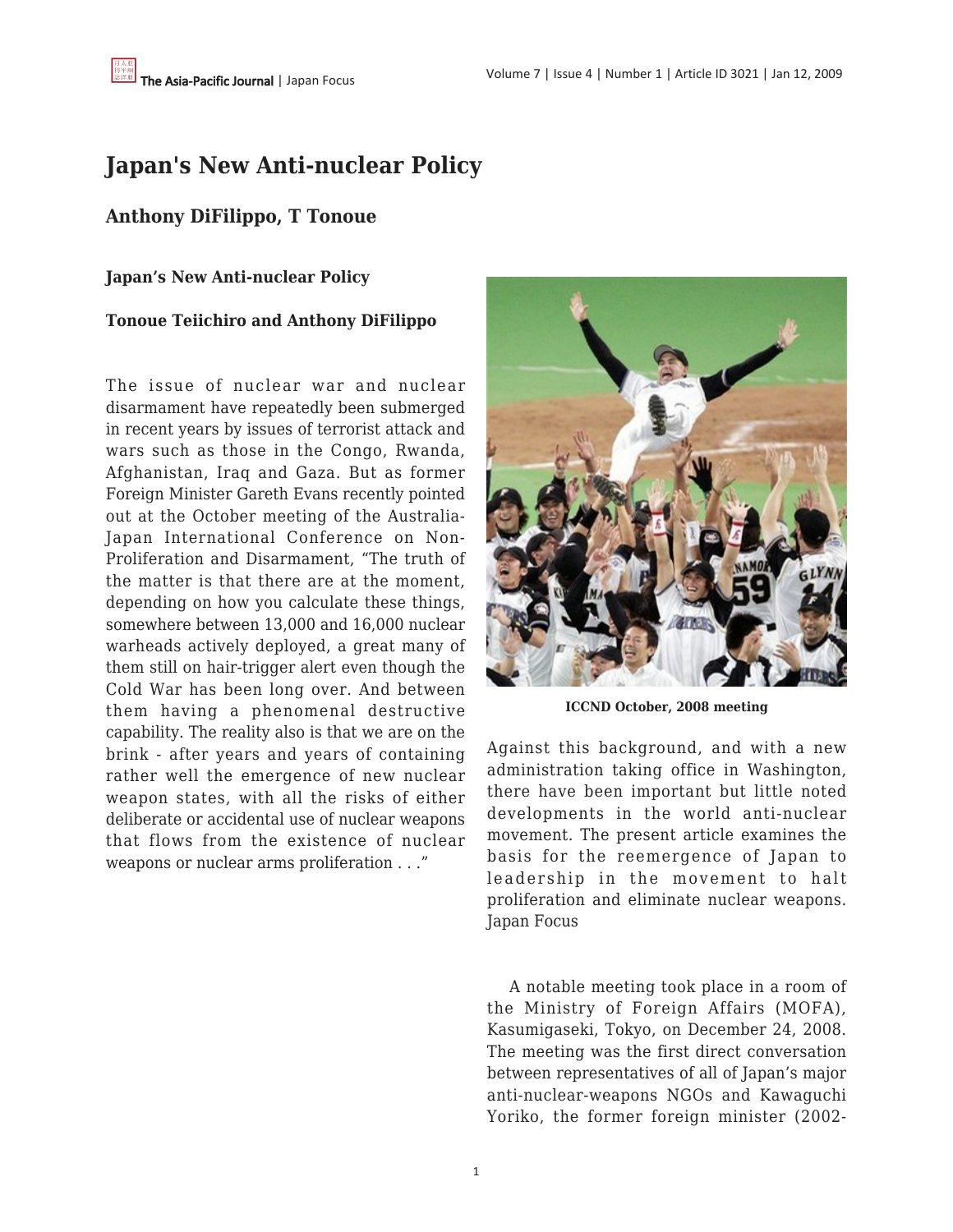2004) and currently a diet member belonging to the ruling Liberal Democratic Party.

 Not only was it remarkable that MOFA organized and sponsored this meeting but it is also noteworthy that it convened the meeting on Christmas Eve. A national committee selected the participants. All told, 19 NGOs were represented at this historic meeting. In addition to the International Physicians for the Prevention of Nuclear War (IPPNW), which won the Noble Peace Prize in 1985, those present included the Japan Council Against Atomic and Hydrogen Bombs (Gensuikyo), the Japan Congress Against A- and H-Bombs (Gensuikin), the Japan Association of Lawyers Against Nuclear Arms, Hiroshima and Nagasaki Citizen's Groups for the Elimination of Nuclear Weapons, Pugwash Japan, YWCA, the Japanese Trade Union Confederation, Nihon Hidankyo (Japan Confederation of A- and H-Bomb Sufferers Organizations), Soka Gakkai (a Buddhist Association for Peace, Culture and Education), as well as a number of organizations involved in the anti-nuclearweapons movement.

 Ms. Kawaguchi is a co-chair of the International Commission on Nuclear Nonproliferation and Disarmament (ICNND), which is a joint initiative of the Japanese and Australian governments. Optimistic about a favorable outcome for the 2010 Nuclear Non-Proliferation Treaty Review Conference, and encouraged by the prospect that Barack Obama, then the Democratic Party's presumptive nominee for president, would win the presidency and fundamentally change U.S. nuclear weapons policy, ICNND was organized in July 2008 to reinvigorate international efforts for nuclear non-proliferation and disarmament.

 At the Christmas Eve meeting, Ms. Kawaguchi and MOFA asked the NGOs to make straightforward suggestions to ICCND. Twelve NGOs proposed what each thought was most crucial for making ICCND effective. Ms. Kawaguchi promised to make all twelve proposals known at the ICCND's forthcoming meeting.

 Among the many issues discussed, three stand out as critically important. First, the ICCND should adopt a realistic approach to nuclear disarmament but at the same time not lose sight of the principal goal, which is the abolition of all nuclear weapons. According to the ICCND: "To succeed in engaging political decision makers, the Commission will need to recognize and bring a realistic approach to the many factors continuing to drive nuclear weapons acquisition and retention. The case for nuclear non-proliferation and disarmament will need to be restated in terms that are not only technically sound but also compelling for political decision makers." Included here is the controversial yet important proposal that the ICNND create a plan to eliminate Japan's reliance on the U.S. nuclear umbrella and therefore propose a security model that does not depend on nuclear weapons.

 Second, the ICNND must begin work to facilitate the development of a successful Nuclear Weapons Convention (NWC). At present there is no NWC in the form of an international treaty. An NWC would do a number of important things, such as codify norms that reject the existence of nuclear weapons; ban all forms of activities related to nuclear weapons, including development and possession of them; create a framework for the complete abolition of nuclear weapons; and establish a fair yet stringent verification system. [1]

 Third, the ICCND should meet regularly in Hiroshima and Nagasaki with anti-nuclear weapons NGOs and citizen groups. These meetings should take place in an open environment and should demonstrate cooperation and consensus among the participants and with MOFA.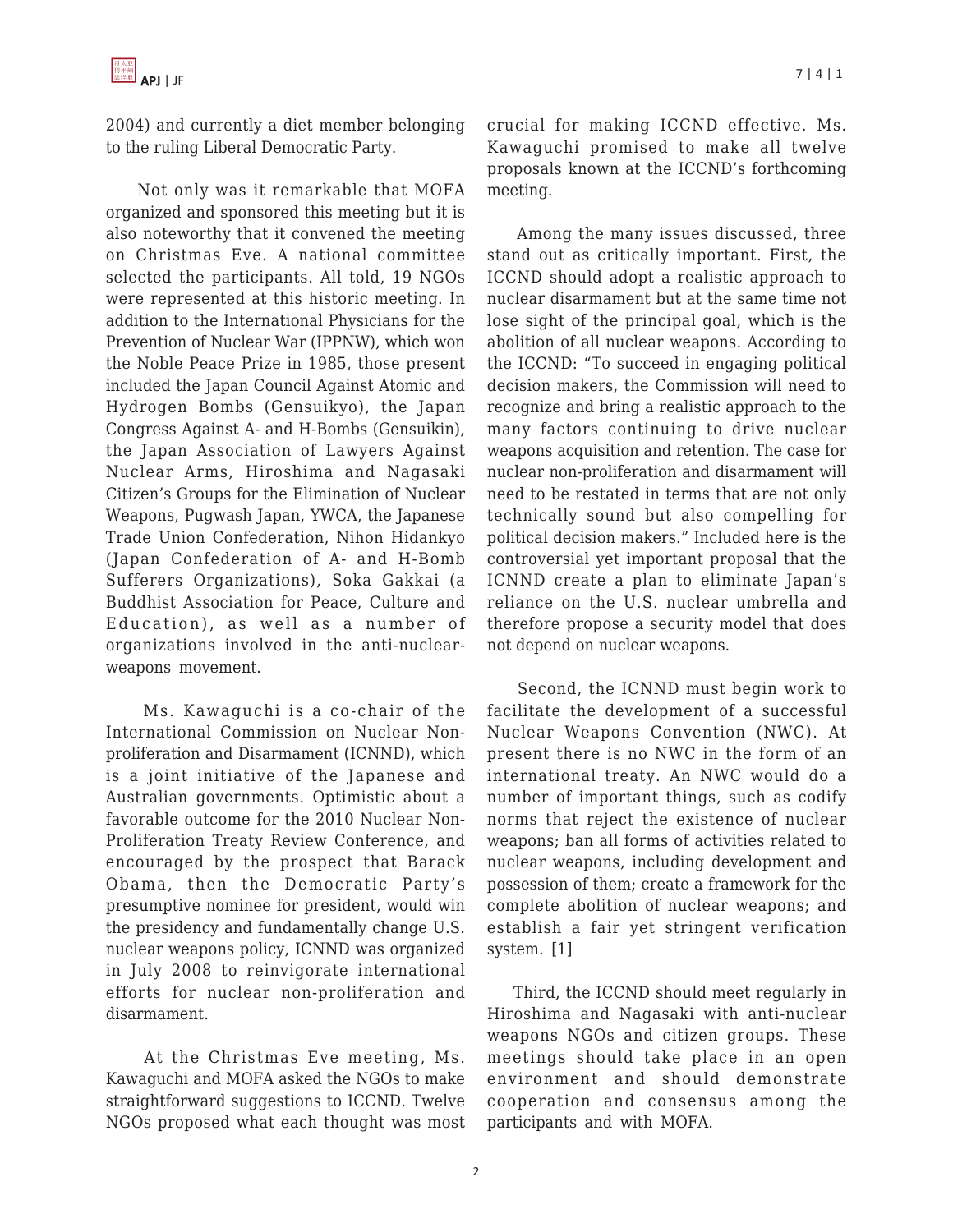Moreover, the comments made by MOFA at the Christmas Eve meeting were consistent with existing efforts to eliminate nuclear weapons, such as the Mayors for Peace 2020 Vision, an initiative supported by 236 cities in 134 countries and regions of the world to abolish all nuclear weapons. MOFA's comments also reflected the Japanese government's recognition of the legitimacy of the Article VI of the Nuclear Non-proliferation Treaty that calls for complete nuclear disarmament. Speaking for herself, Ms. Kawaguchi criticized the nuclear deal recently struck between the United States and India.



**Hiroshima Mayor Akiba Tadatoshi with Prime Minister of Finland promoting Peace 2020**

 No one would have predicted a year ago that MOFA would be engaged in significant dialogue with Japanese anti-nuclear organizations or adopt such a positive position on nuclear disarmament. Constrained by the Bush administration's aversion to nuclear disarmament, the Japanese government was unwilling to heed the demands of anti-nuclear weapons groups calling for immediate action on the abolition of nuclear weapons. For example, MOFA demonstrated its sensitivity to U.S. interests when it abstained from the 2007 U.N. draft resolution reaffirming the importance of the International Court of Justice's 1996 conclusion that every state should work in good faith to achieve nuclear disarmament. The Japanese representative explained that Japan abstained on the grounds that it was premature for countries to meet their immediate obligations for the elimination of nuclear disarmament.

 Perhaps the best example of Japan succumbing to the Bush administration's position on nuclear-weapons-related issues was Tokyo's sudden reversal on an important matter pertaining to the Comprehensive Nuclear Test Ban Treaty (CTBT), which many view as a core component of the nuclear disarmament regime. Since its inception in 1996, the Japanese government has been an especially strong – if not the leading – advocate of the CTBT, urging states, but particularly those like the United States that must sign and ratify the accord before it can go into force, to do so. Unlike its predecessor, the Bush administration openly expressed a strong aversion to international treaties, including, most notably, the CTBT. In 2000, as it had done frequently in the past, Tokyo submitted to the U.N. General Assembly a draft resolution calling for the abolition of all nuclear weapons. This resolution called for the CTBT to come into force "before 2003." Aware that the Bush administration did not support the CTBT, Tokyo's 2001 draft resolution, which it submitted in October to the U.N. General Assembly, left out the words "before 2003." Even though Tokyo made the change hoping that the Bush administration would support Japan's draft resolution, the United States still voted against it. Tokyo's failed effort to accommodate the Bush administration stemmed from its belief that Japan needed the security provided by the U.S. nuclear umbrella.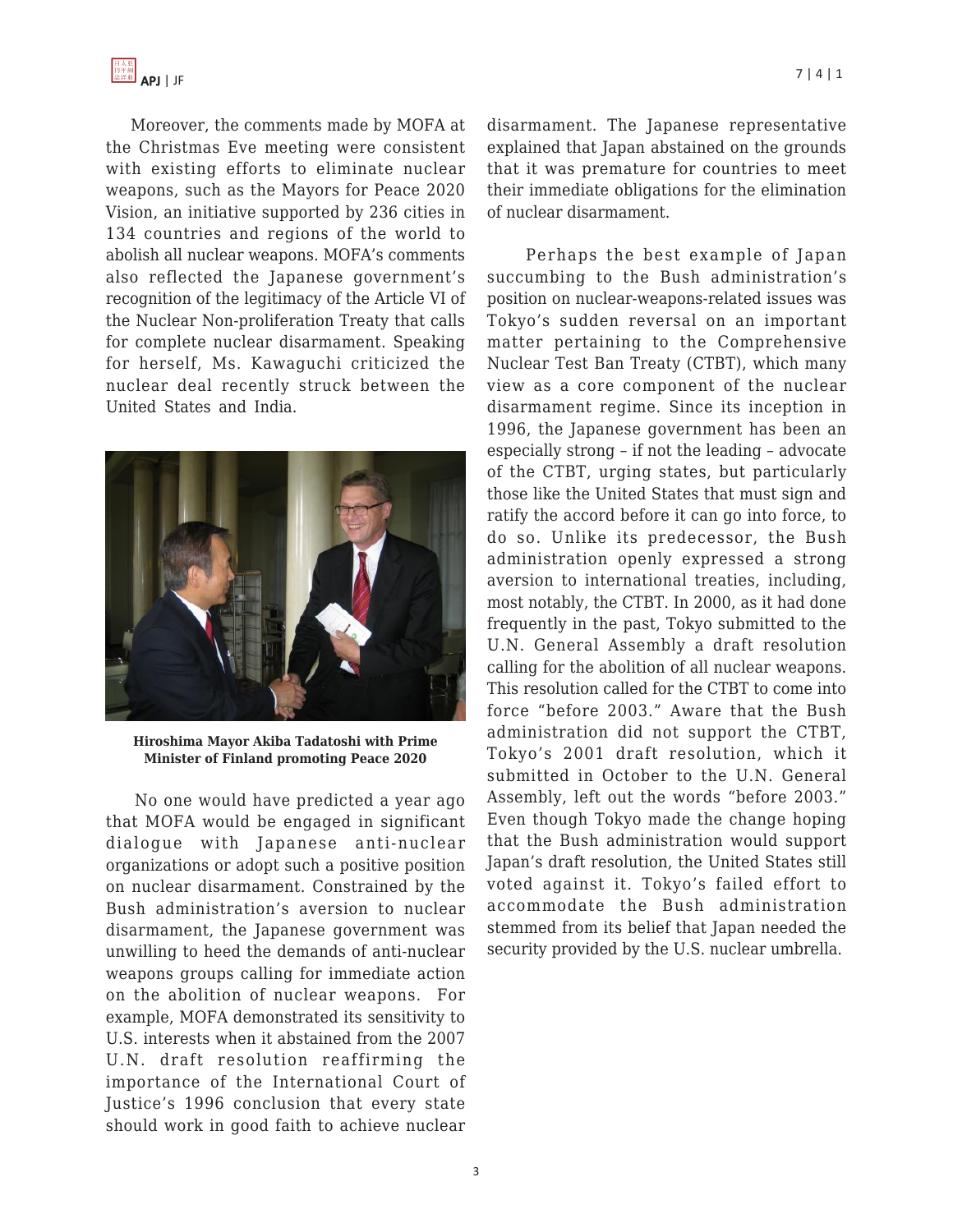

**Map showing nuclear weapons states (2006)**

 Similarly, Tokyo has been a strong proponent of getting the Fissile Material Cutoff Treaty to come into force. However, the Bush administration made clear in 2004 that it wanted the discussions on the Fissile Material Cut-off Treaty to remain within the U.N. Conference on Disarmament, where disagreements between Washington and Beijing have stalled movement on the accord. As it has with the CTBT, the Bush administration has maintained that the Fissile Material Cut-off Treaty "cannot be verified effectively." [2] As a result, Tokyo has not expended nearly enough effort on the Fissile Material Cut-off Treaty to get it to come into force.

 Today, MOFA's position on the abolition of nuclear weapons appears to be changing and Tokyo may be expected to begin to take important steps to promote nuclear disarmament. Tokyo's change in attitude appears to anticipate change in Washington's nuclear weapons policy. It is important to recall the 2008 Democratic Party's platform on nuclear disarmament and non-proliferation. It states, "America will seek a world with no nuclear weapons and take concrete actions to move in this direction. We will make the goal of eliminating nuclear weapons worldwide a central element of U.S. nuclear weapons

#### policy."

 Thus, MOFA no longer fears publicly declaring that Japan should play a leading role in the abolition of nuclear weapons. Moreover, the Japanese government should feel encouraged by the fact that the Democratic Party's platform also states, "we will convene a summit in 2009 (and regularly thereafter) of leaders of Permanent Members of the U.N. Security Council and other key countries to agree on implementing many of these [nuclear disarmament and non-proliferation] measures on a global basis."

 Japanese anti-nuclear weapons organizations are very hopeful that the influence of the Obama administration will give rise to a sustained global movement, which will include the active involvement of the government of Japan, leading to progress toward a nuclear-weapons-free world. Given the growing recognition in certain quarters in the United States that nuclear disarmament is important for its survival, the possibility exists to establish a world consensus that the total abolition of nuclear weapons is possible.

 The danger exists that international conflicts and wars fought with conventional weapons could undermine the movement to abolish nuclear weapons. Although there are a number of anti-nuclear weapons organizations in Japan, they are not unified. There remain historical and policy differences among them. In 1963, serious political disagreements relating to the acceptance of nuclear testing emerged within Gensuikyo and caused a major factional dispute that led to the formation of Gensuikin. [3] Because of geography and political loyalties, the international anti-nuclear weapons movement is even less coherent than it is in Japan, with interstate or regional conflict or war a frequent basis for divisiveness. Thus, anti-nuclear weapons organizations need to keep their sights unswervingly trained on nuclear disarmament.